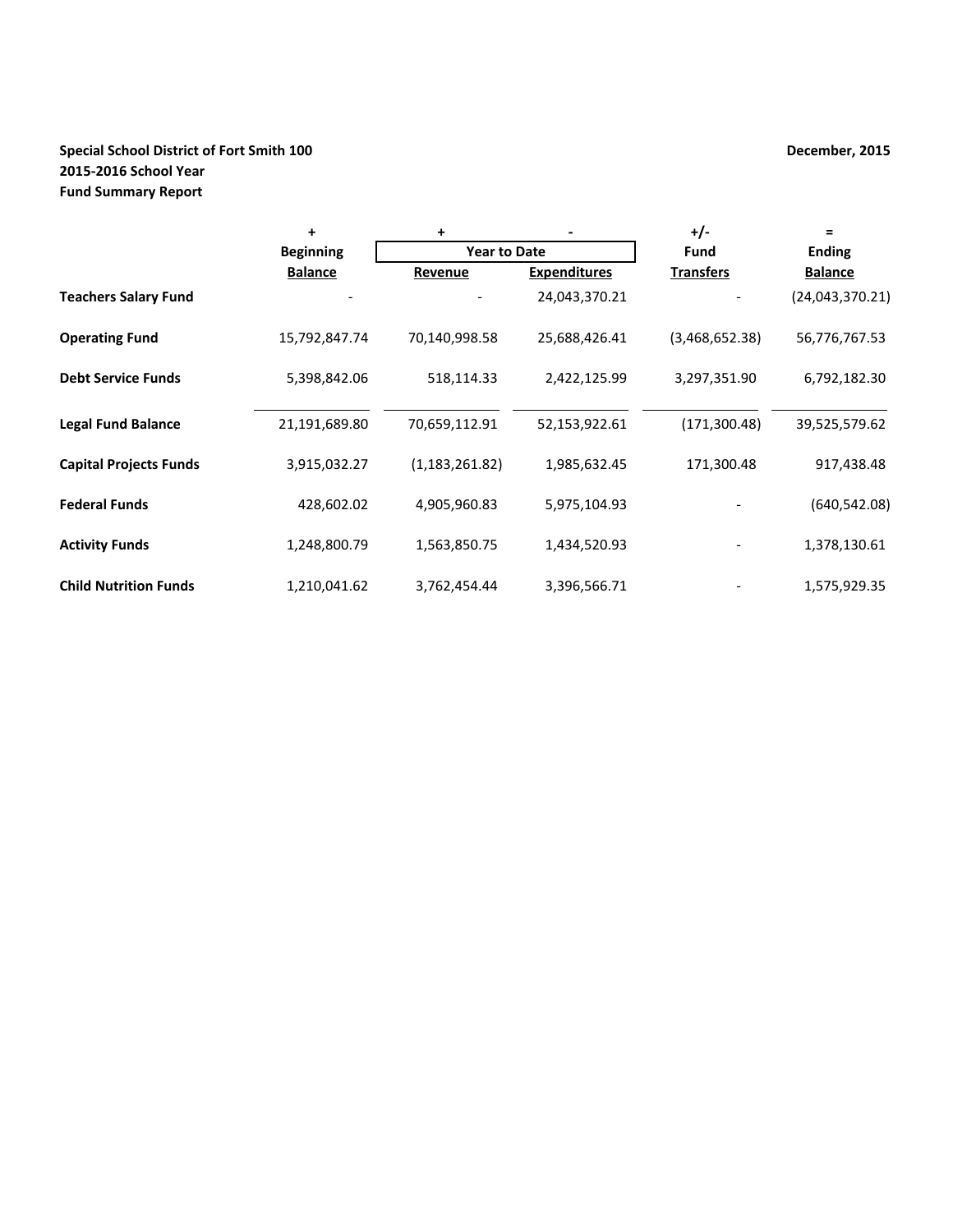### **Special School District of Fort Smith 100 December, 2015 2015-2016 School Year Revenue Report**

|                                 | December, 2015 | <b>Year to Date</b> | <b>Budget</b> | (Excess) or<br><b>Short of Funds</b> |
|---------------------------------|----------------|---------------------|---------------|--------------------------------------|
| Property Taxes - Jul-Dec        | 4,696,534.10   | 33,311,767.09       | 35,168,314    | 1,856,547                            |
| Property Taxes - Jan-Jun        |                |                     | 12,975,570    | 12,975,570                           |
| Property Taxes - Delinquent     | 292,168.45     | 635,631.20          | 2,249,298     | 1,613,667                            |
| Property Taxes - Excess Comm    |                |                     | 880,392       | 880,392                              |
| Revenues in Lieu of Taxes       | 50,465.51      | 504,655.11          | 250,000       | (254, 655)                           |
| Penalties/Interest on Tax       | 1,997.23       | 15,681.83           |               | (15,682)                             |
| <b>Interest Revenue</b>         | 7,423.08       | 23,120.64           | 35,000        | 11,879                               |
| Contributions                   |                |                     |               |                                      |
| <b>Turf Sponsorships</b>        |                | 52,500.00           |               | (52, 500)                            |
| Sale/Loss Compensation          |                | 20,225.66           |               | (20, 226)                            |
| <b>State Foundation Funding</b> | 5,249,940.00   | 26,249,697.00       | 57,749,334    | 31,499,637                           |
| 98% Uniform Rate of Tax         |                |                     | 763,869       | 763,869                              |
| <b>Other Local Revenue</b>      | 23,691.79      | 226,588.18          | 250,000       | 23,412                               |
| Daycare Fees                    | 24,055.00      | 89,030.00           | 189,600       | 100,570                              |
| Severance Tax                   |                | 371.14              | 1,000         | 629                                  |
| Special Ed Supervision          |                |                     |               |                                      |
| Special Ed Catastrophic         |                |                     |               |                                      |
| <b>Residential Treatment</b>    | 237,540.00     | 237,540.00          | 803,420       | 565,880                              |
| Professional Development        |                | 371,236.00          | 371,236       |                                      |
| <b>ALE</b>                      |                | 353,385.00          | 441,731       | 88,346                               |
| ELL                             | 1,237,356.00   | 1,237,356.00        | 1,203,012     | (34, 344)                            |
| <b>NSL</b>                      | 964,987.00     | 4,824,935.00        | 10,614,854    | 5,789,919                            |
| <b>Workforce Centers</b>        |                | 172,250.00          | 344,500       | 172,250                              |
| <b>General Facility Funds</b>   |                |                     |               |                                      |
| Debt Service Funds              |                | 19,953.00           |               | (19, 953)                            |
| <b>Student Growth Funds</b>     |                |                     |               |                                      |
| College & Career Readiness      |                | 180,187.25          |               | (180, 187)                           |
| <b>Broadband Match</b>          |                |                     |               |                                      |
| <b>Other State Funds</b>        | 39,100.00      | 192,738.67          | 409,360       | 216,621                              |
| <b>Adult Education</b>          | 86,928.50      | 423,571.73          | 1,228,502     | 804,931                              |
| <b>State Preschool</b>          | 25,216.52      | 100,866.08          | 252,165       | 151,299                              |
| <b>ABC Grant</b>                | 314,572.00     | 897,712.00          | 1,457,850     | 560,138                              |
| <b>Indirect Cost Revenue</b>    |                |                     | 202,877       | 202,877                              |
| <b>Total</b>                    | 13,251,975.18  | 70,140,998.58       | 127,841,884   | 57,700,886                           |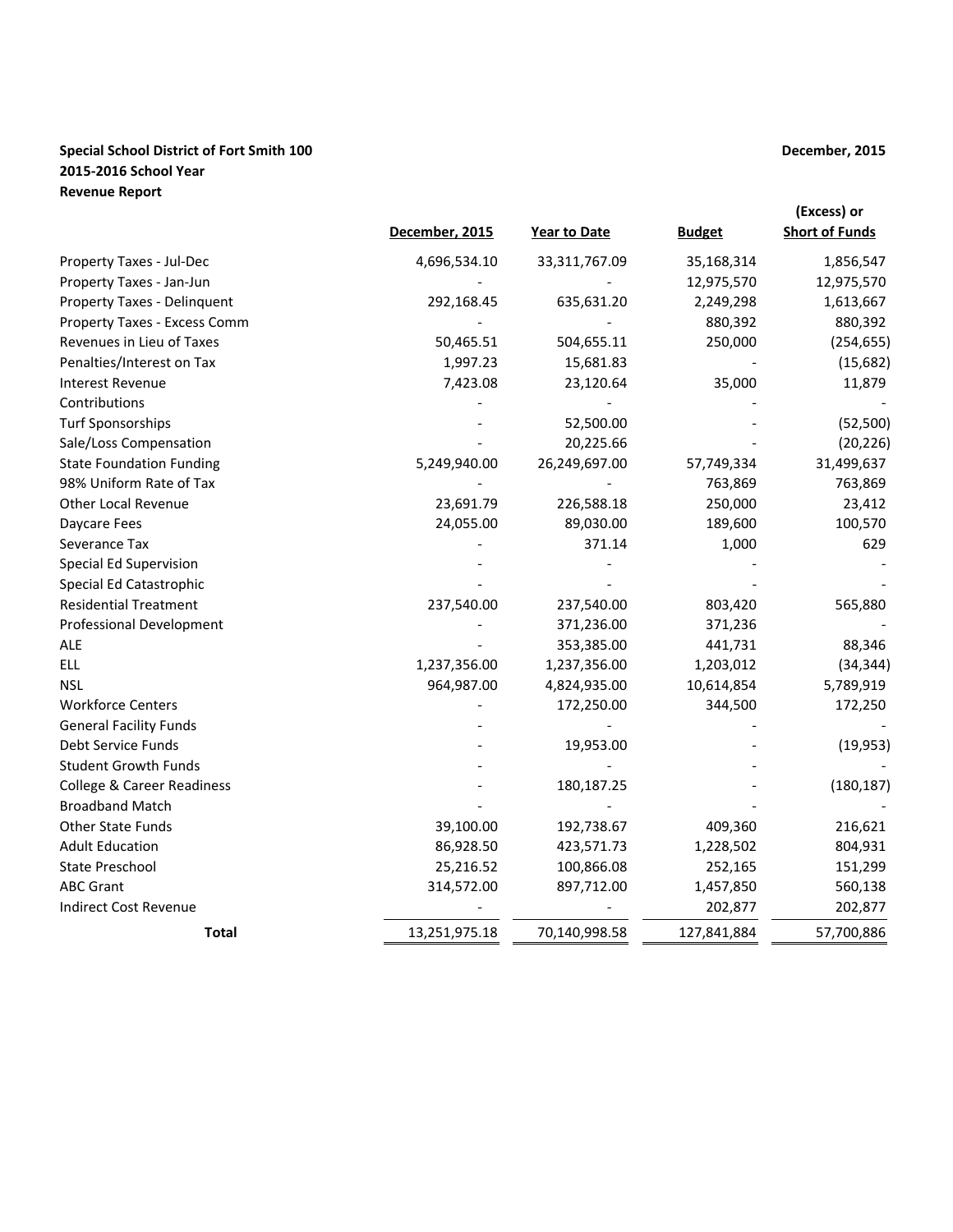## **Special School District of Fort Smith 100 December, 2015 2015-2016 School Year Expenditure Report**

|                                     |                |                     |               | (Overage) or         |
|-------------------------------------|----------------|---------------------|---------------|----------------------|
|                                     | December, 2015 | <b>Year to Date</b> | <b>Budget</b> | <b>Left to Spent</b> |
| <b>Teachers Salary Fund</b>         |                |                     |               |                      |
| <b>Regular Education</b>            | 3,055,010.17   | 13,907,458.56       | 36,983,017    | 23,075,559           |
| <b>Special Education</b>            | 441,224.17     | 1,972,744.63        | 5,266,913     | 3,294,169            |
| <b>Vocational Education</b>         | 190,594.08     | 876,350.47          | 2,230,379     | 1,354,028            |
| <b>Compensatory Education</b>       | 92,661.36      | 355,553.05          | 901,477       | 545,924              |
| <b>Other Education</b>              | 205,772.85     | 902,682.44          | 2,354,377     | 1,451,694            |
| <b>Pupil Services</b>               | 348,222.29     | 1,645,179.56        | 4,264,908     | 2,619,729            |
| <b>Instructional Staff Services</b> | 460,591.34     | 2,221,241.72        | 5,344,449     | 3,123,207            |
| <b>Administrative Services</b>      | 38,248.50      | 210,334.25          | 458,982       | 248,648              |
| <b>School Admin Services</b>        | 356,109.02     | 1,884,625.12        | 4,272,944     | 2,388,319            |
| <b>Central Services</b>             | 10,604.18      | 58,322.99           | 127,250       | 68,927               |
| <b>Other Services</b>               | 1,972.76       | 8,877.42            |               | (8, 877)             |
| <b>Totals</b>                       | 5,201,010.72   | 24,043,370.21       | 62,204,696    | 38,161,327           |
| <b>Operating Fund</b>               |                |                     |               |                      |
| <b>Regular Education</b>            | 1,145,232.68   | 6,203,445.79        | 16,575,811    | 10,372,365           |
| <b>Special Education</b>            | 202,786.41     | 1,154,333.38        | 3,326,259     | 2,171,926            |
| <b>Vocational Education</b>         | 57,186.85      | 279,396.90          | 724,982       | 445,585              |
| <b>Compensatory Education</b>       | 78,518.02      | 449,087.40          | 796,830       | 347,743              |
| <b>Other Education</b>              | 126,489.35     | 669,926.65          | 1,768,229     | 1,098,302            |
| <b>Pupil Services</b>               | 351,675.78     | 1,710,861.61        | 4,441,642     | 2,730,781            |
| <b>Instructional Staff Services</b> | 505,130.14     | 2,641,207.36        | 6,514,759     | 3,873,552            |
| <b>Administrative Services</b>      | 71,987.08      | 354,134.27          | 736,544       | 382,410              |
| <b>School Admin Services</b>        | 333,567.59     | 1,748,908.91        | 3,992,694     | 2,243,785            |
| <b>Central Services</b>             | 240,863.50     | 1,422,148.59        | 2,963,551     | 1,541,402            |
| Maintenance & Operations            | 900,514.62     | 7,123,832.64        | 15,105,865    | 7,982,033            |
| <b>Pupil Transportation</b>         | 220,096.32     | 1,238,440.82        | 3,516,701     | 2,278,260            |
| <b>Other Services</b>               | 169,676.20     | 692,702.09          | 1,793,714     | 1,101,012            |
| <b>Totals</b>                       | 4,403,724.54   | 25,688,426.41       | 62,257,582    | 36,569,156           |
| <b>Debt Service Fund</b>            |                |                     |               |                      |
| Principal                           |                | 995,437.11          | 2,515,437     | 1,520,000            |
| Interest                            |                | 1,341,500.42        | 2,416,666     | 1,075,166            |
| Dues and Fees                       |                | 85,188.46           | 100,000       | 14,812               |
| <b>Totals</b>                       |                | 2,422,125.99        | 5,032,103     | 2,609,978            |
|                                     |                |                     |               |                      |